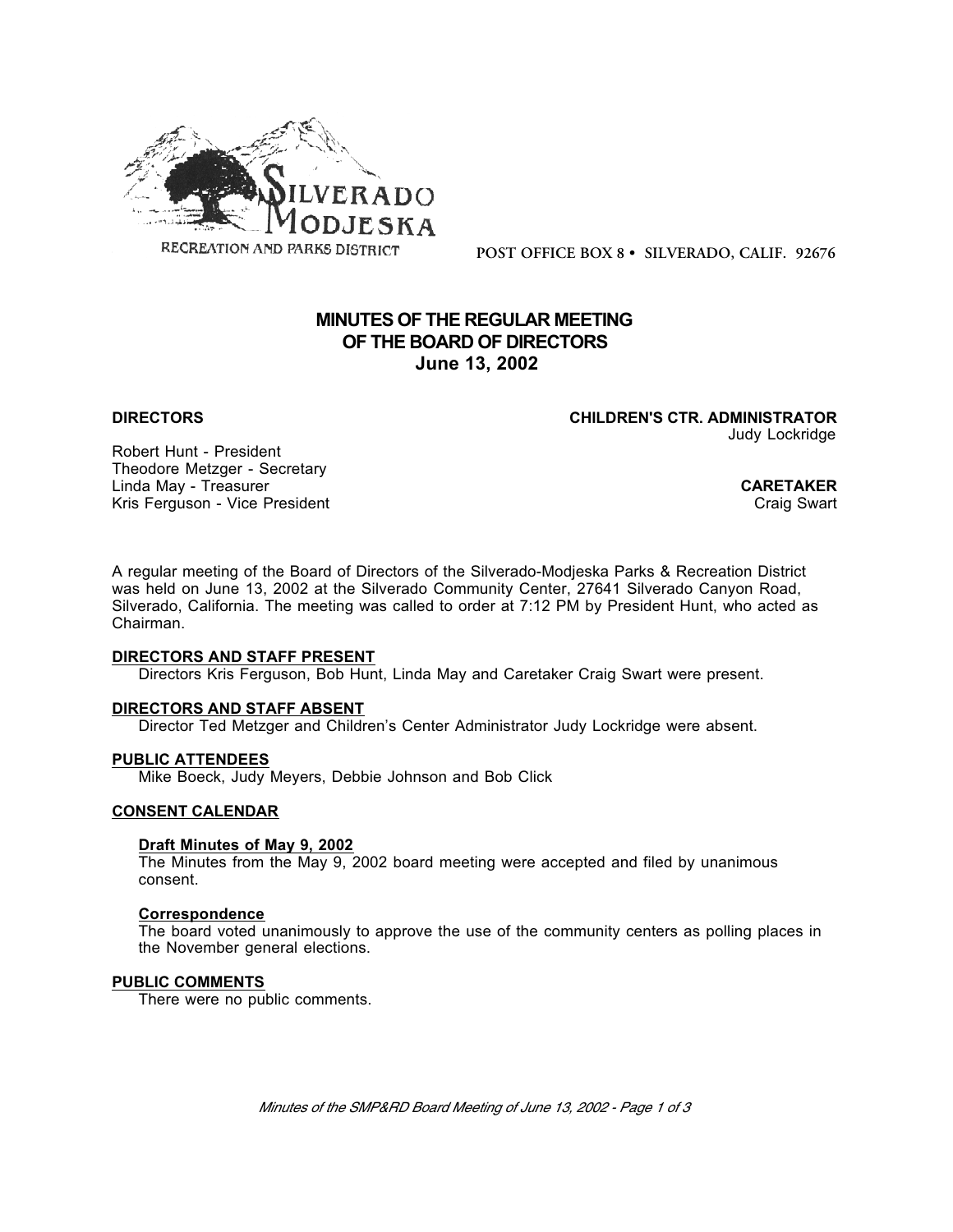# **TREASURER'S REPORT**

# **District Bills for Consideration**

A motion was made by Director Metzger, seconded by Director Ferguson to approve for payment Transmittal No. 06-02 in the amount of \$1,851.14, Transmittal No.06-02B in the amount of \$150.00 and Transmittal No. 06-02C in the amount of \$864.01, with three outstanding Edison bills to be added later. Motion was unanimously approved.

# **Financial Statements**

Not available, continued to next meeting

# **SILVERADO CHILDREN'S CENTER ADMINISTRATOR'S REPORT**

Discussions of reports and requests submitted were continued to the next meeting, pending review by the treasurer and attendance of both the treasurer and administrator.

# **COMMUNITY FACILITIES/SAFETY REPORTS**

# **CAPRI Insurance Walk-Through**

A report was submitted by Director Hunt highlighting the points raised by the district's insurance carrier during the inspection on June 6. Some items were assigned to the caretaker for action, the report will be revisited at the next meeting. Director Ferguson or Hunt will get DMV reports for CAPRI.

### **Modjeska Community Center**

(1) Vandalism damage continues at Modjeska. Items this period include several battered and broken covers for the irrigation valves, broken trash can lids, broken glass left at the landing area of the small slide, jagged stubs of broken sprinkler head pipes sticking up in play equipment area, and continued disruption of irrigation controls.

(2) Caretaker needs large wrench to fix sink at community center, Director Metzger will loan one.

### **Silverado Community Center**

Discussed need for brush clearing at the rear fence on the Holtz Ranch side. Mike Boeck mentioned that the Orange County Conservation Corps has funds and people for community projects like brush clearing and painting at public parks.

### **Safety Report**

The Safety Report was discussed, accepted and filed by unanimous consent.

# **OTHER DISTRICT BUSINESS**

### **Public Comment:**

There was no public comment.

# **Silverado Canyon (Holtz) Ranch Development**

Meeting notes taken by Director Hunt are attached. Debbie Johnson stated that the objection to trails by the developer might be due to future plans to use proposed trail site as access to 225 acres behind the parcel currently being developed. Mike Boeck advised caution should the board be in a position to lease the Riviera parcel from Harbors Beaches & Parks. Debbie Johnson mentioned that the ICL doesn't necessarily want to move the Holtz house as part of the community development plan. The ICL wants to get a better handle on what the community would like to see done. She additionally feels that the district needs legal advice on the proceeding. She suggested that the Irvine Company or Nature Conservancy might be able to refer a lawyer. Director Hunt asked if she could have the ICL start working on a community meeting on the topic of possible use of the Riviera by the district.

# Open Director's Position